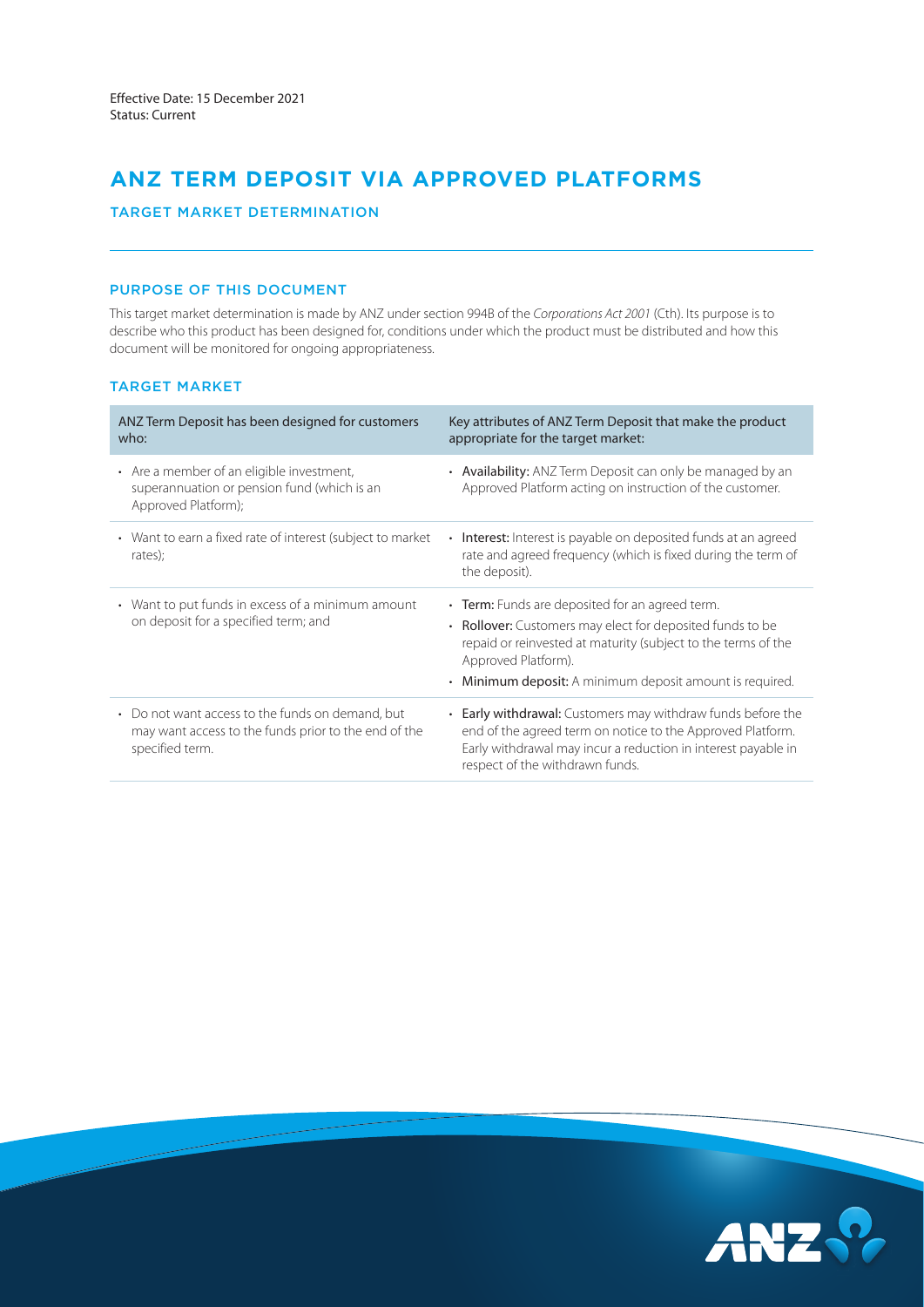# DISTRIBUTION CONDITIONS

ANZ applies the following conditions and restrictions to the distribution of ANZ Term Deposit so that the product is likely to be provided to customers in the target market.

|                             | Condition                                                                                                                                                                                                                                                                                                                                                                                                                                                                                           | Why do we do this?                                                                                                                                                                                                                                                                   |
|-----------------------------|-----------------------------------------------------------------------------------------------------------------------------------------------------------------------------------------------------------------------------------------------------------------------------------------------------------------------------------------------------------------------------------------------------------------------------------------------------------------------------------------------------|--------------------------------------------------------------------------------------------------------------------------------------------------------------------------------------------------------------------------------------------------------------------------------------|
| Channel                     | ANZ Term Deposit can only be provided to customers<br>through third party platforms that offer ANZ Term Deposit<br>as a product within their suite of investment options and<br>are 'approved' by ANZ (together Approved Platforms).                                                                                                                                                                                                                                                                | So that ANZ only provides ANZ Term<br>Deposit if an instruction is received<br>through channels that are subject to<br>appropriate conditions, controls and/or<br>monitoring by ANZ.                                                                                                 |
| Training &<br>Accreditation | ANZ Term Deposit can only be provided to customers<br>through the following persons:<br>• Approved Platforms and their authorised third parties.<br>ANZ's process for approving platforms includes that they<br>have an agreement with ANZ and that they comply with<br>the requirements of that agreement.                                                                                                                                                                                         | So that Approved Platforms:<br>• have an agreement with ANZ under<br>which they are authorised to arrange<br>to issue ANZ Term Deposit and comply<br>with the requirements under that<br>agreement; and<br>• are licensed or regulated by an<br>applicable regulator (such as ASIC). |
| Process                     | ANZ Term Deposit can only be provided to customers by:<br>• for initial issuance:<br>- following ANZ's account issuance process, including<br>receipt from the Approved Platform of a compliant<br>instruction to open ANZ Term Deposit;<br>• for issuance on rollover:<br>- following ANZ's account issuance process for rollover,<br>including a compliant instruction from the Approved<br>Platform.<br>in each case, in accordance with the Approved Platform's<br>target market determination. | So that enquiries are made to determine<br>whether the product meets the likely<br>needs, financial situation and objectives<br>of the customer.                                                                                                                                     |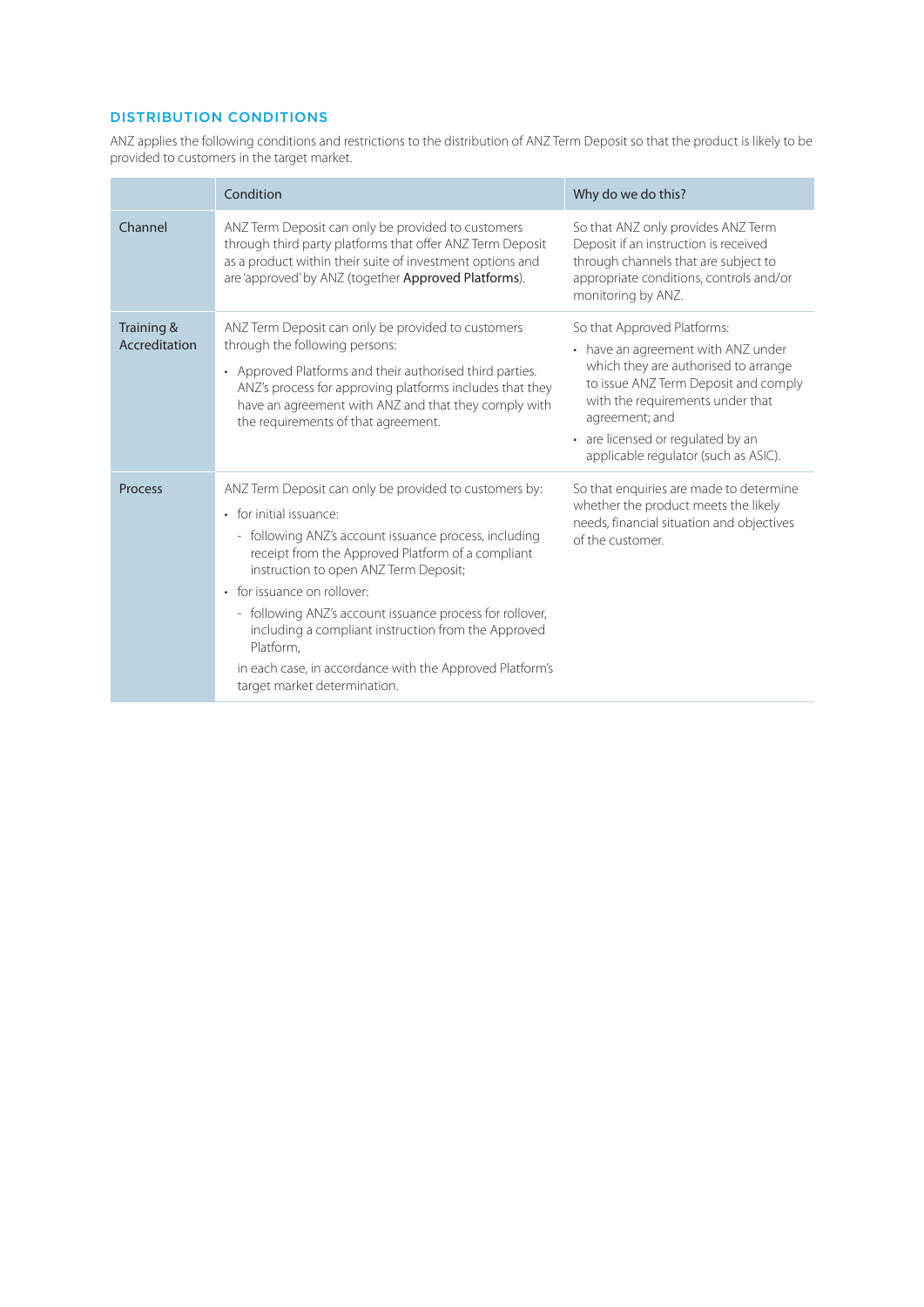# REVIEW THE TARGET MARKET DETERMINATION (TMD)

ANZ will review the TMD periodically to ensure it remains appropriate.

| Periodic Reviews of the TMD | Timing                                                          |
|-----------------------------|-----------------------------------------------------------------|
| • Initial review            | • No later than 18 months from the date the TMD is made.        |
| • Subsequent ongoing review | • No later than 18 months from the date of the previous review. |

#### Review Triggers

In addition, ANZ will review this document earlier if one or more of the following occurs, where they reasonably suggest that the TMD is no longer appropriate:

- There is a material change to the product or its distribution.
- There is a change in law or its application, a change in relevant industry code, an AFCA determination, a court decision, or ASIC or other regulatory guidance (including APRA requirements) that materially affects the product.
- There is a significant increase beyond expected levels in complaints or disputes, or a significant change in the nature of complaints or disputes relating to either the product or an Approved Platform (including its authorised third parties) so far as it relates to the product.
- ANZ has information about either:
	- the way in which the product is being distributed, operating or being used by customers that reasonably suggests the TMD is no longer appropriate; or
	- the way in which an Approved Platform (including its authorised third parties) is operating, so far as it relates to the product, that reasonably suggests the TMD is no longer appropriate.
- Any other event occurs or information is received (for example, significant dealings in the product that are not consistent with the TMD) that reasonably suggests the TMD is no longer appropriate.

#### REPORTING

Regulated persons must provide the following information to ANZ:

| Category   | Description                                                                                                                                                                                                                                                                                                       | Reporting period           | Reporting timeframe                                                                                          |
|------------|-------------------------------------------------------------------------------------------------------------------------------------------------------------------------------------------------------------------------------------------------------------------------------------------------------------------|----------------------------|--------------------------------------------------------------------------------------------------------------|
| Complaints | • Whether any complaints relating to the product<br>were received during the reporting period; and<br>$\cdot$ If so:<br>- the number of complaints received during<br>the reporting period; and<br>- the substance of those complaints and any<br>general feedback relating to the product or<br>its performance. | Every calendar<br>quarter. | As soon as practicable<br>and in any case within<br>10 business days of<br>the relevant reporting<br>period. |